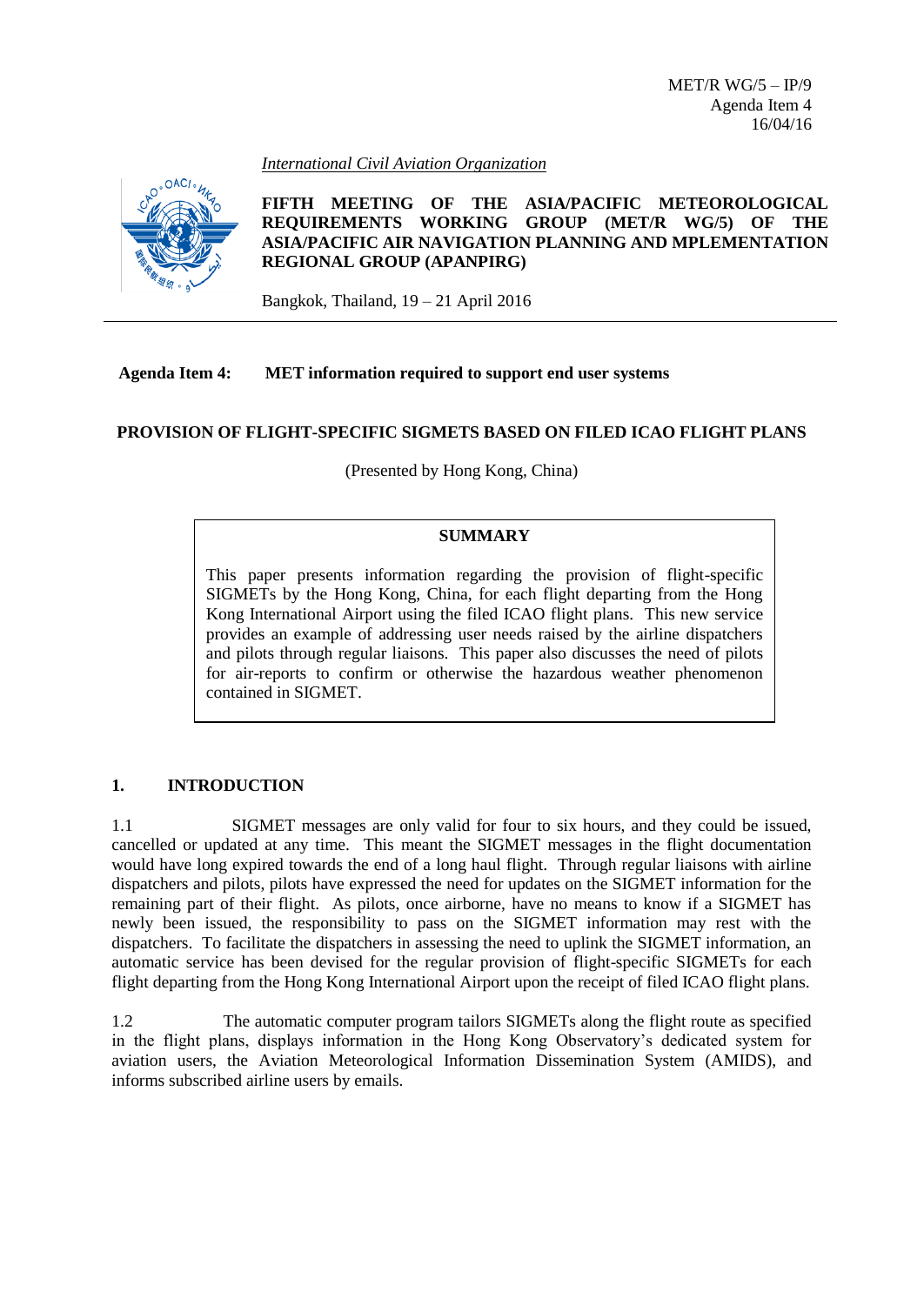### **2. DISCUSSION**

2.1 In the course of communications with the airline dispatchers and pilots, it was noted that SIGMET messages as part of the flight documentation for pilots might require an update after briefing. This is because the validity periods of SIGMETs are relatively short (four hours for WS SIGMET or six hours for WC / WV SIGMET) and the flight document is generally prepared at least couple of hours ago. As such, some airlines have the practice to uplink the latest SIGMET updates through ACARS to the cockpit. This brings strain and demand on flight dispatchers in monitoring the status and transmitting SIGMET messages to the flights involved.

2.2 Based on the ICAO flight plan (as required by Hong Kong Civil Aviation Department under ICAO Annex 2), FIRs involved and the ATS flight routes will be identified. The necessity to uplink the SIGMET message is then determined by estimating when the flight would enter the FIR concerned using the accumulated estimated elapsed time (item 18 of the ICAO flight plan form). All new or updated SIGMET messages concerned will be listed against the respective flight numbers on AMIDS for the attention of the users.

2.3 To highlight the validity period of SIGMETs for users, SIGMET-in-force is (1) asterisked if the current SIGMETs will expire before aircraft entering the FIRs or (2) shaded in grey if the aircraft has left the FIR. Users can monitor the situation and acquire the latest SIGMETs if necessary. Positive feedback from users was received as the new product reduced their workload.



**Figure 1** – Flight-specific SIGMET available in AMIDS. SIGMET-in-force is asterisked or shaded in grey as mentioned in para. 2.3. The FIR at which the alternate aerodrome located is also included as a reference.

### 2.4 Example: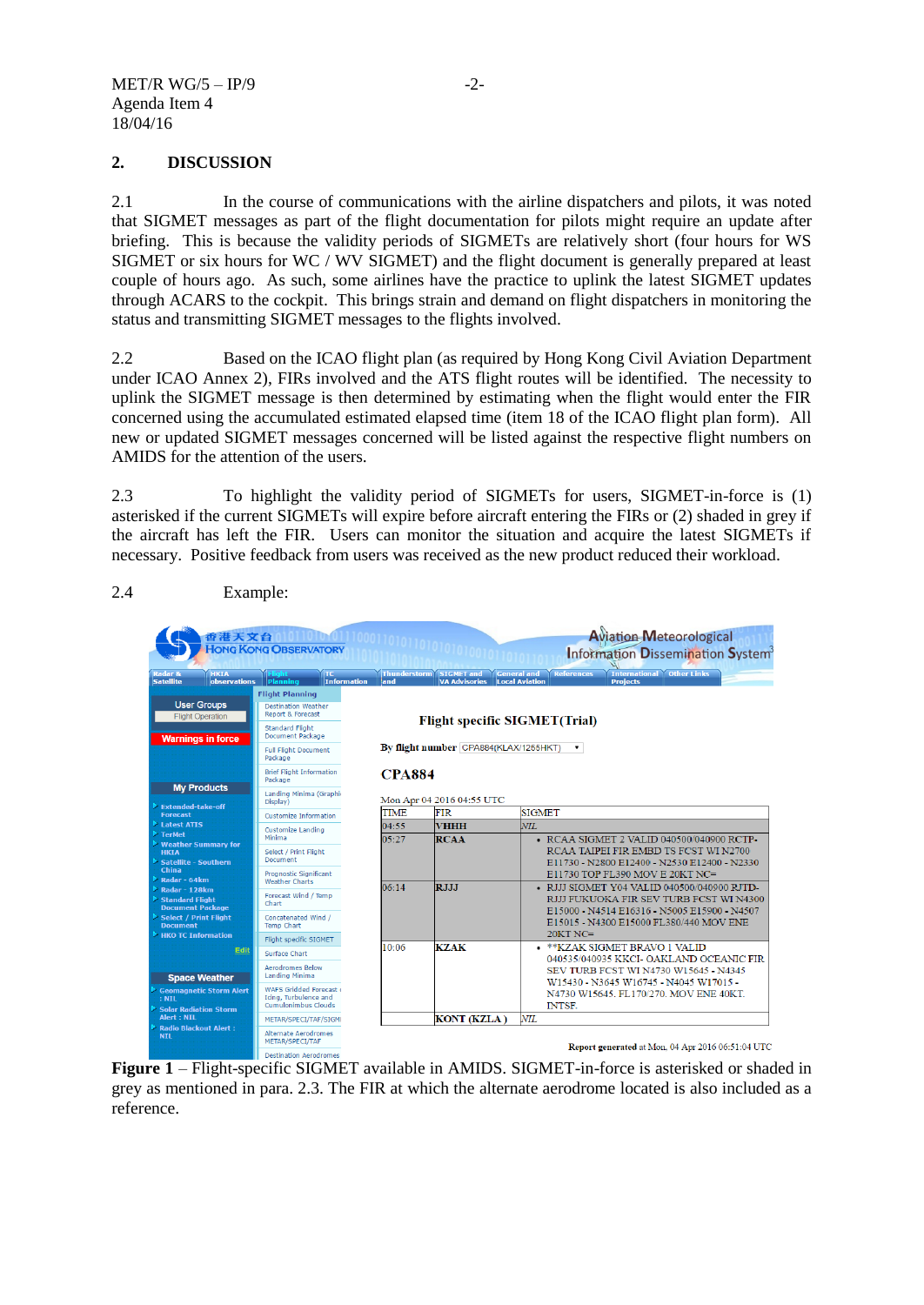2.5 To support the trend for the global flight following, the requirement on the provision of real-time en-route MET information for collaborative decision making will be more demanding. A one-stop service platform will assist on-ground staff to send in-flight aircraft the latest MET information. The need is expected to grow as the air-ground communication cost is more affordable. The ATS route in the flight plan facilitates provision of the flight-specific MET information apart from SIGMET.





**Figure 2** – Three-dimensional view of the Earth to query and display SIGMET information for flight following.

2.7 MET information is displayed naturally on a three-dimensional globe without any distortion of map projection. With the advantage of the display technology, the three-dimensional view of the Earth overlaid with various MET products will enhance the common situational awareness of users at ease and save their efforts for other mission-critical tasks.

# 2.8 Example:



**Figure 3** – Overlaying satellite-derived ice crystal icing product together with SIGMETs and ATS route decoded from the flight plan.